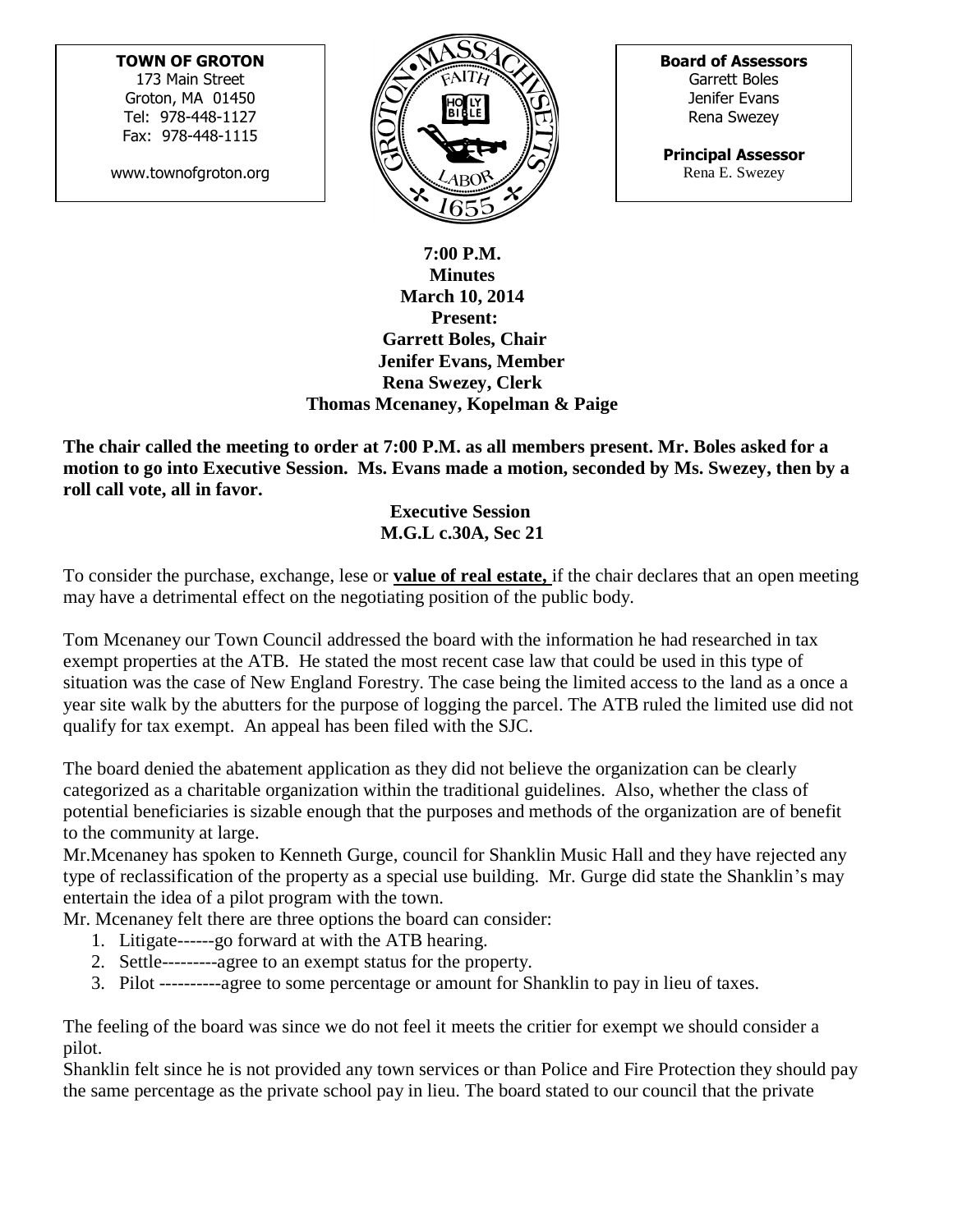school gives back to some degree in kind about the cash payment. Groton School lets the town use the ice rinks and pools. Lawrence Academy also allows the town use of the ice rink and some of the other sports fields.

Since most of the town is private water and sewer that did not help build a case for the Music Hall. It was the agreed to after much discussion on taxes paid by a home in the 500,000 to 600,000 range would pay an amount equal to \$11,000 dollars a year we should look at that as a starting point for an amount. It was also discussed the amount some of the rest of the Pilots pay to the town as well, such as MIT for vacant land \$9,000 per year. Several of the other in lieu payments is in the 9,000 to 10,000 range. The board advised Mr. Mcenaney to prepare a Pilot payment at 50% of the current value which would be 9,000 per year with some other suggestions as to an outreach program to the town to be reviewed by the board. We can then send to Mr. Gurge to present to Shanklin Music Hall to accept or decline.

Since we also have an ATB case going forward with CVS on 4015/2014 we opened discussion on how to go forward with that case as well.

The options again would be:

- 1. Settle--------------and lower the value.
- 2. Wait---------------CVS has filed an abatement application for FY 2014 that the board denied at the last meeting for lack of information. We can wait to see if they will file again for the current year with the ATB. Mr. Mcenaney will contact the attorney for CVS and ask to have the FY 2013 ATB continued until the fall. CVS filed informal with the ATB and if that file the same way for FY 2014 we will move to have the case heard under Formal. Filing under Formal gives us the right to ask for discovery which is not allowed with informal. They will have to give us records back three years and we can then work on both FY 13 and FY 14 together.

At this time Ms. Evans made a motion to return to open session, seconded by Ms. Swezey, by roll call vote, all in favor.